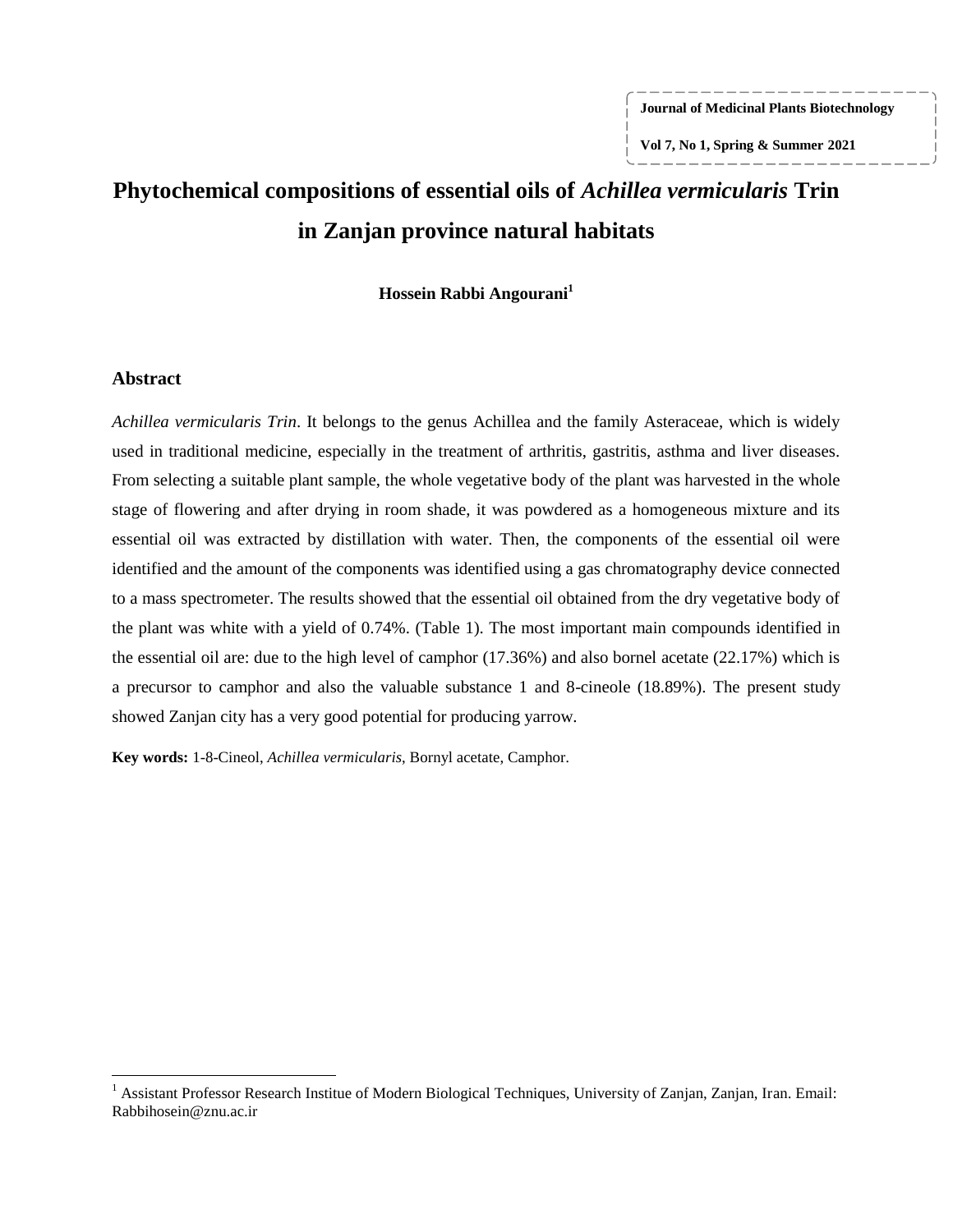# **Introduction**

The genus Achillea (Asteraceae) comprises 115 species in the world which nineteen are present in Iran Plateau (Mozaffarin,1996).Bumadaranis common name for different species of Achillea genus in iran . The vegetative herbage and flowers of different species of the Achillea genus are widely used in iranian tadetional medicine due to numerous pharmacological properties, such as anti-inflammation (Duke,2010), antispasmodic, cytotoxic, antioxidant, antibacterial, antiplatelet aggregation (Trifunovic *et al*.,2006).

The main active ingredient of the plant is essential oil, which is formed in the secretory hairs of leaves and stems, especially the yellow flowers of this plant.

This plant is perennial and has a herbaceous growth. Covered with compact to more or less extensive white felt hairs, the leaves are sparse and spaced and appear in groups, and are combed and toothed, and the flowers are clustered with The flower is azim and the flowering time is late May to June (Mozafarian, 2017). *Achillea vermicularis* It has been used for many years Zanjan traditional medicine This project is trying to study the chemical composition of this usefull plant in Zanjan province. *Achillea vermicularis* Trin. That called in farsi mountain yarrow Which is synonymous with the names *Achillea muschensis* K.Koch and *Achillea amoena* C.A.Mey. It is a plant native to Iran, Turkey, Iraq and the Caucasus and belongs to the Asteraceae family.





**Fig.1.** *Achillea vermicularis Trin* **A**:vegetative herbage before fullbloom **B**: Full bloom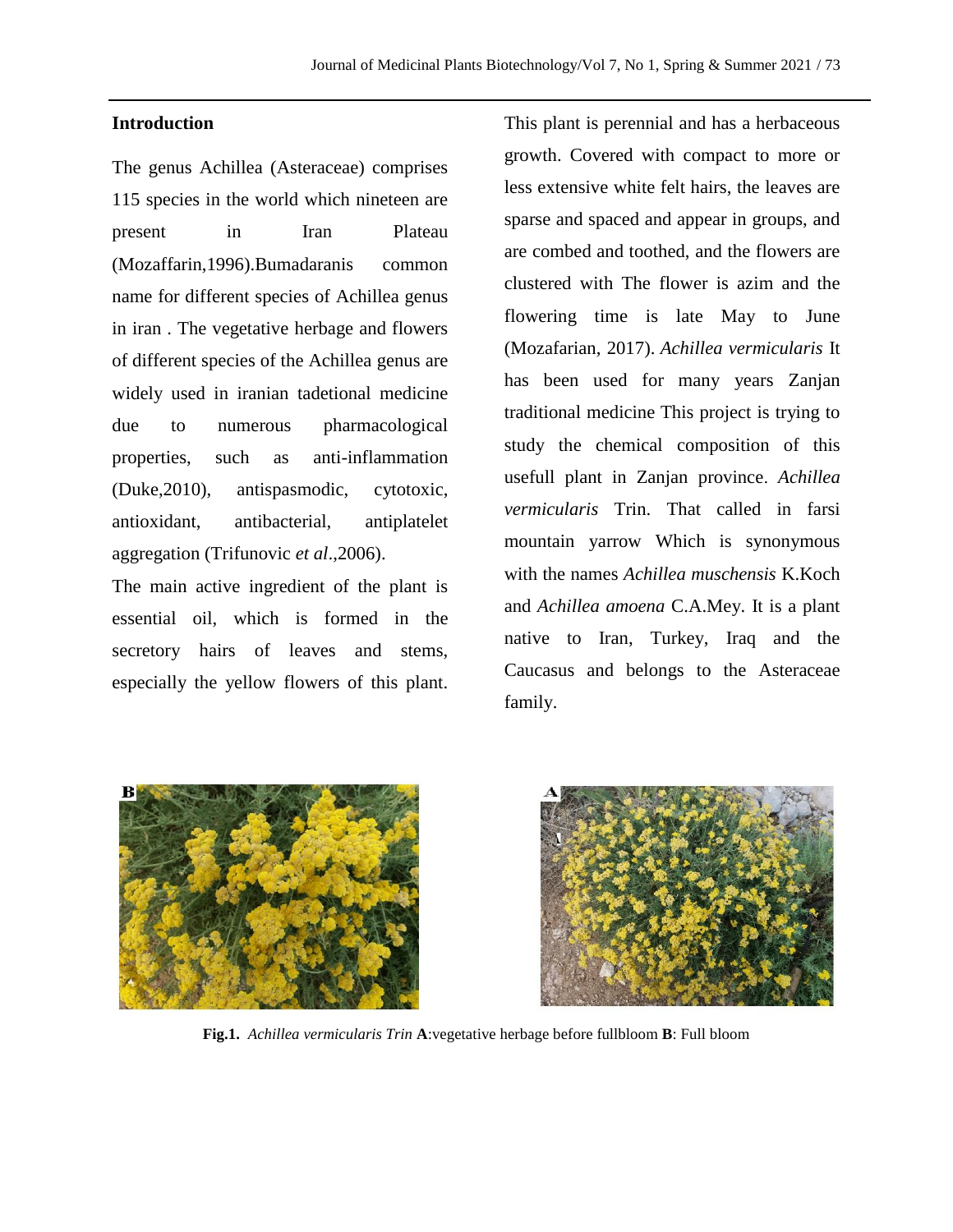

**Fig. 2.** Global distribution of *Achillea vermicularis* in the world - green is a sign of nativeness.

The height of this plant is 20 to 50 cm. The stem of this plant is several and branched from the base or is rarely simple. Flowering is late spring to mid-summer (Mozafarian, 2017). In the study of *Achillea vermicularis* flower and leaf essential oil in Shahrestanak region, 60 compounds in the leaf essential oil and 54 compounds in the *Achillea vermicularis* flower essential oil were identified. The predominant components of

### **Material and methods:**

### **Plant material**

Aerial vegetative and flowering herbage of *Achillea vermicularis* in full bloom stage in June 2018 from natural habitat in Aghogdik located at an altitude of 2460 meters above sea level and with the coordinates of 39s (288191) utm (4079634) located in the northern mountains of Zanjan Has been harvested. Immediately after harvest, the the leaf essential oil include: 1,8-Cineol (25.4%), Camphore (21.4%), sabinene (4%) and trans-p-menth-2-en-l-ol (18%) and the predominant components of essential oil in the flower sample of this plant are: camphore (21 / 4%), 1,8-Cineol (7.25%), trans-p-menth-2-en-l-ol (5.3%) (Jaimand and Rezaei, 2002). The aim of this study was to investigate the compounds in the essential oil of alpine yarrow in Zanjan.

leaves and inflorescences were separated and dried separately at room temperature at  $25 \degree$  C.

#### **Isolation Procedure**

flowers and leaves separigated and grinded, then for obtain of essentiol oils of this plant, 50 g from mixed sample of *Achillea vermicularis* were powdered and mixed with 600 ml of distilled water. The prepared sample was poured into a balloon and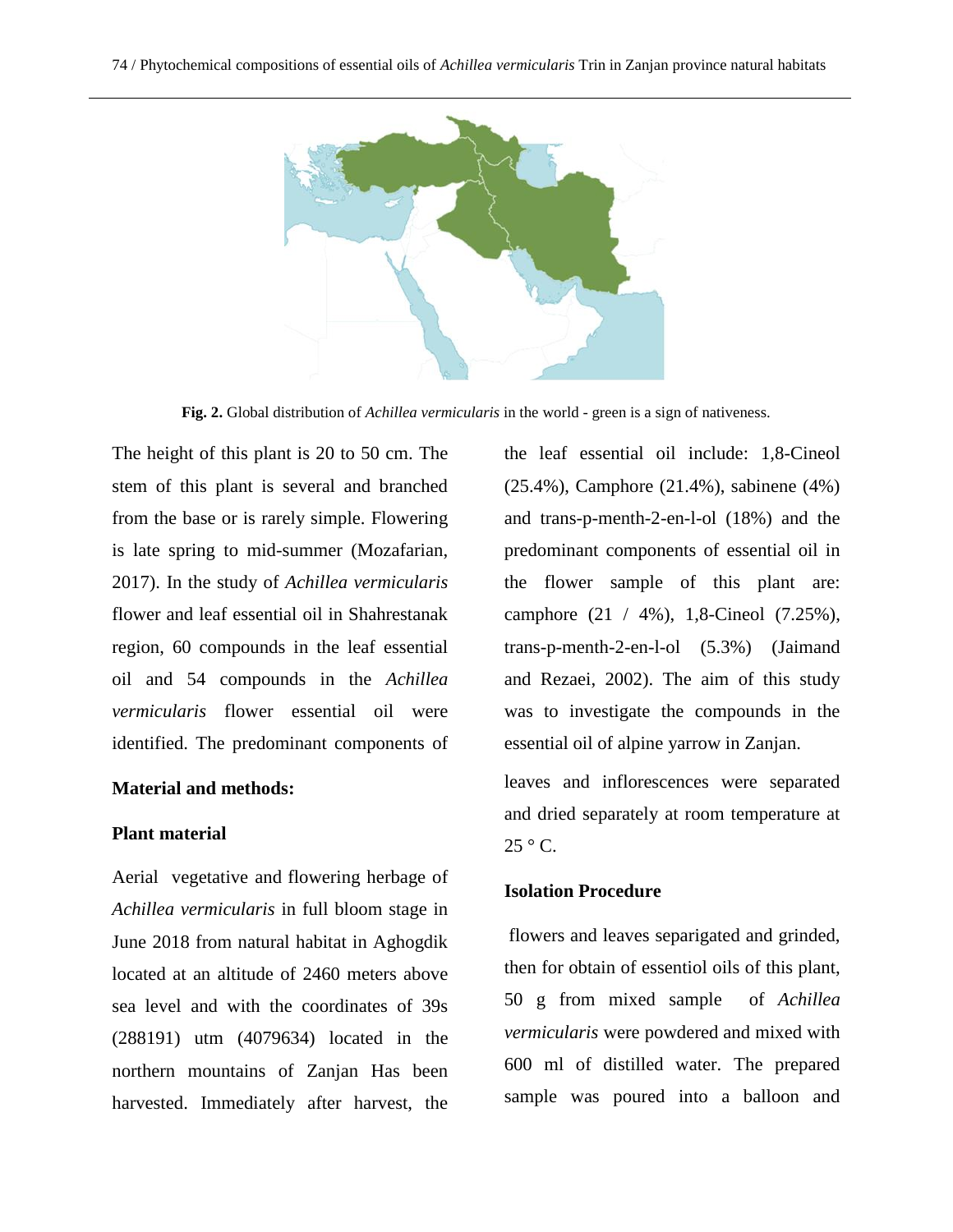connected to a Clevenger apparatus Prepered sample Clevenger apparatus for 3 hours with haydro-distillation method . The essential oils were dried over anhydrous Na2SO4 and stored at 4 °C in the dark Refrigerator.

# **Gas chromatography-mass spectrometry (GC / MS)**

In the present study, gas chromatographymass spectrometry (GC / MS) was used to identify the chemical constituents and active ingredients in the essential oil of *Achillea vermicularis*. The device consists of Agilent USA 7890B gas chromatography and 5977A mass spectrometer equipped with split / splitless injection system and electron bombardment ionization model and has

NIST and WILEY mass libraries. For analysis of essential oil, HP5-MS column, 60 m long with 0.25 mm inner diameter and 0.25 mm thick, was used. Injection temperature, interface temperature and ionization temperature were set at 280, 290 and 250 ° C, respectively. The column temperature program was started at an initial temperature of  $60^\circ$  C and kept at this temperature for 5 minutes, then the column temperature reached a temperature of 15 $\degree$  C / min to 180 ° C for 2 minutes. This temperature remained constant and finally reached a temperature of 280  $\degree$  C at 20  $\degree$  C / min for 10 minutes. The split ratio was adjusted to 1: 20 and the injection volume was half microliter.



**Fig. 3.** GC-MS analysis chromatogram of essential oil of *Achillea vermicularis* Trin in Zanjan region flowers and leaves essential oil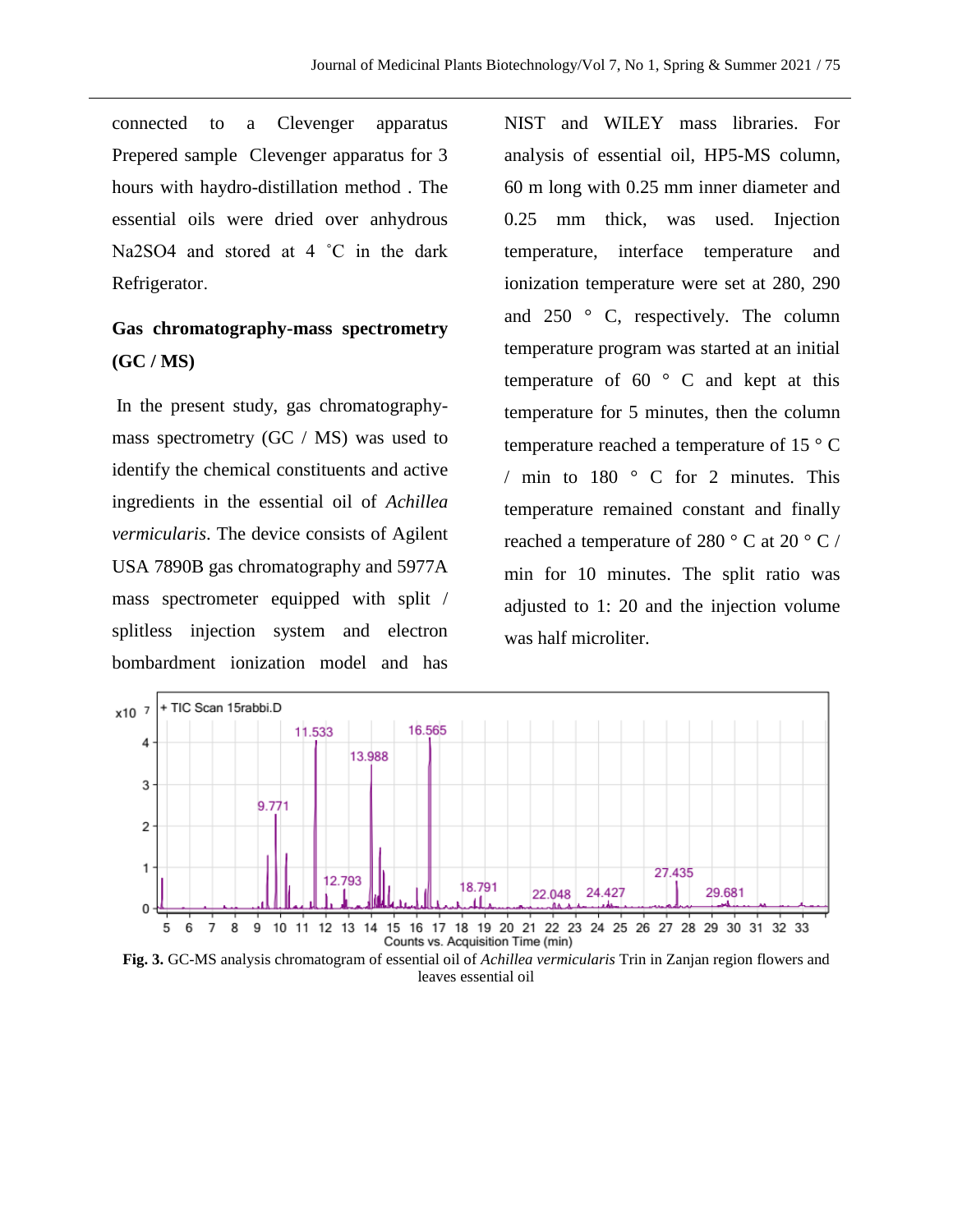#### **Results and Discussion**

The essential oil obtained from the flowering and leafy branches of *Achillea vermicularis* Trin, which was obtained by water distillation and using Clevenger apparatus, was yellow with a yield of 0.74%, GC-MS results showed (Table 1 and Figure 2). This plant is composed of 105 substances in the target area, of which 27 compounds accounted for 90.39% of the essential oil (Table 1).The major compounds detected in essential oil that obtained from flowers and leaves of the *Achillea vermicularis* wereα - Pinene (3.05%), Camphene (5.72%), Sabinene sis (3.15%), β-Pinene (1.21%),o-Cymene (0.52%), Eucalyptol(1,8-cineole) (18.89%),gamma.-Terpinene (0.79%),Camphour

(17.39%), cis-Chrysanthenol (0.93%) , Pinocarvone ( $0.64\%$ ), Terpineol(0.45%), Endo-borneol(4.17%), Terpinen 4-ol (2.16%), α-Terpineol(1.42%), (1R)-(-)-Myrtenal(0.37%), Trans-Carveol  $(0.54\%)$ ,Carveo $(0.35\%)$ , Chrysanthenyle acetate  $(1.1\%)$ , Geranyle  $\text{acetate}(1.01\%)$ , Bornyle  $\text{acetate}(22.17\%)$ , Menthadien-1-ol $(0.6\%)$ , Eugenol $(0.43\%)$ , Methyleugenol(0.57%), Decadien-2-one, 5,9 dimethyl-,  $(E)-5,8$   $(0.74\%)$ , 8-Hydroxy Linalool(1.22%), Spathulenol(0.36%), 2- Bornene(0.44%) They were. The most important components of the essential oil of this plant were Eucalyptol (1,8-cineole) in the amount of 18.89% and camphor 17.93% of Bornyle acetate with 22.17% were 58.45% of the essential oils Important components of plant essential oils are of particular importance.



**Fig. 4.** Camphor biosynthesis [\(https://commons.wikimedia.org/wiki/File:Camphor\\_biosynthesis\\_en.svg\)](https://commons.wikimedia.org/wiki/File:Camphor_biosynthesis_en.svg).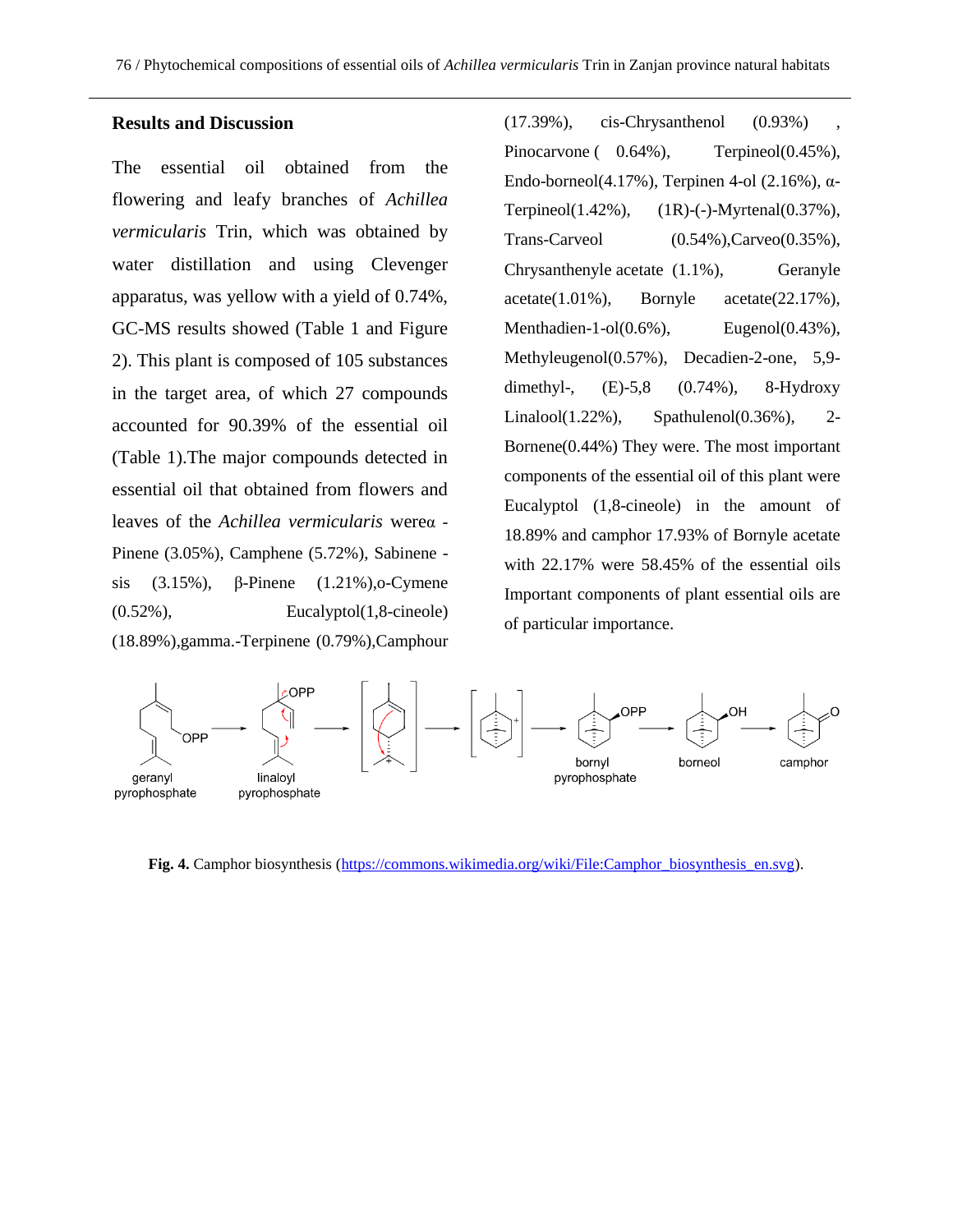| Compound                | Compound                               | RT     | $\frac{0}{0}$ |
|-------------------------|----------------------------------------|--------|---------------|
| 1                       | $\alpha$ -Pinene                       | 9.409  | 3.05          |
| $\overline{2}$          | Camphene                               | 9.771  | 5.72          |
| $\overline{\mathbf{3}}$ | Sabinene -sis                          | 10.229 | 3.15          |
| $\overline{\mathbf{4}}$ | $\beta$ -Pinene                        | 10.363 | 1.21          |
| 5                       | o-Cymene                               | 11.311 | 0.52          |
| 6                       | Eucalyptol(1,8-cineole)                | 11.533 | 18.89         |
| 7                       | gamma.-Terpinene                       | 12.004 | 0.79          |
| 8                       | Camphour                               | 13.988 | 17.39         |
| $\boldsymbol{9}$        | cis-Chrysanthenol                      | 14.148 | 0.93          |
| 10                      | Pinocarvone                            | 14.268 | 0.64          |
| 11                      | Terpineol                              | 14.307 | 0.45          |
| 12                      | Endo-borneol                           | 14.364 | 4.17          |
| 13                      | Terpinen 4-ol                          | 14.523 | 2.16          |
| 14                      | $\alpha$ -Terpineol                    | 14.752 | 1.42          |
| 15                      | $(1R)$ -(-)-Myrtenal                   | 14.924 | 0.37          |
| 16                      | Trans-Carveol                          | 15.261 | 0.54          |
| 17                      | Carveo                                 | 15.49  | 0.35          |
| 18                      | Chrysanthenyle acetate                 | 15.992 | 1.1           |
| 19                      | Geranyle acetate                       | 16.355 | 1.01          |
| 20                      | Bornyle acetate                        | 16.565 | 22.17         |
| 21                      | Menthadien-1-ol                        | 16.902 | 0.6           |
| 22                      | Eugenol                                | 17.786 | 0.43          |
| 23                      | Methyleugenol                          | 18.537 | 0.57          |
| 24                      | Decadien-2-one, 5,9-dimethyl-, (E)-5,8 | 18.791 | 0.74          |
| 25                      | 8-Hydroxy Linalool                     | 22.048 | 1.22          |
| 26                      | Spathulenol                            | 23.114 | 0.36          |
| 27                      | 2-Bornene                              | 24.427 | 0.44          |
| <b>Total</b>            |                                        |        | 90.39         |

Table 1. Major compounds in the essential oil of Achillea vermicularis Trin. In Zanjan region

The constituents of the essential oil of algae show great diversity, and this diversity has been observed in other species of yarrow, and every year new compounds of different species are reported around the world. Comparison of compounds identified in Achillea vermicularis essential oil in the current study conducted on wild specimens in Zanjan region with similar results and major differences, especially in the quantity of the most important components and also the amount of total essential oil yield. Iran

At the time of flowering, the main components of *Achillea vermicularis* essential oil of monoterpenes 1 and 8 cinnamol 0.29% and camphor 32% were reported (Rustayian *et al,* 1998). While in the habitat sample, the yield of leaf essential oil was more than one and a half times the yield of flower essential oil. About 120 compounds of *A.willhemsii* have been reported so far .Researchers and the main difference between the essential oil yield with a higher rate in Zanjan region was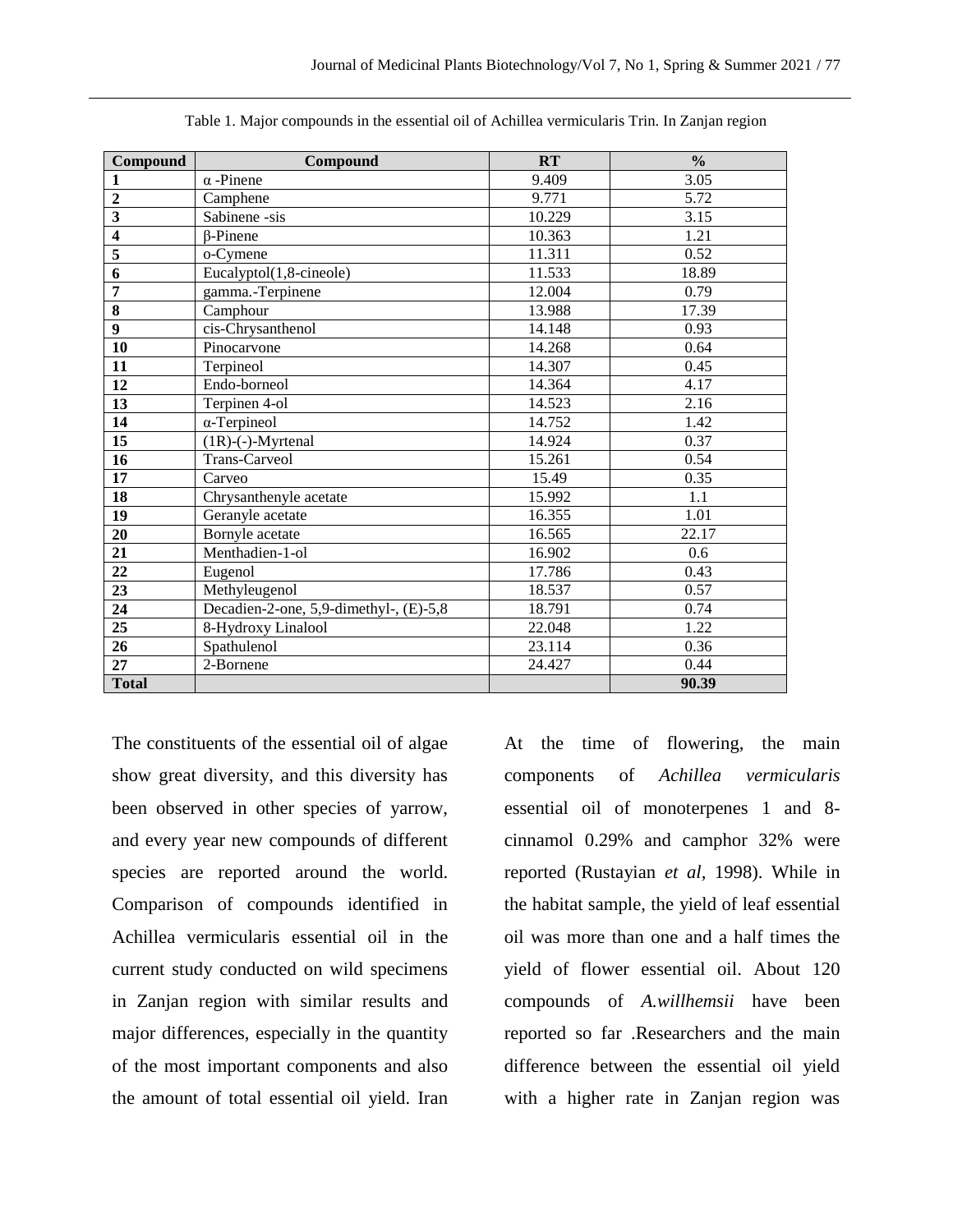found to play a positive role in the production and quantity of *Achillea vermicularis* at an altitude of 2400 m. 1,8- Cineol (Azizi, 2010) that was consistent with the results.In a study to extract and identify and compare the constituents of essential oil of flowers and leaves of the stem and Achillea vermicularis cultivated in field conditions in Karaj city was found that The highest yields related to flowers were 53% and electricity 52% and the lowest yields were related to the stems 24% and a total of 29 compounds were identified in the essential oils. (Mahmoudzadeh *et al*., 2015).According to the results of the researchers and the overlap of the findings and comparing the differences between the most important compounds identified and

# **References**

- Afsharypour, S.; Asgary, S.; Lockwood, G.B.1996. Constituents of the essential oil of *Achillea wilhelmsii* from Iran. Planta Medical, 62, 77–78.
- Azizi, M., Chizzola, R., Ghani A. and Oroojalian, F., 2010. Composition at different development stages of the essential oil of four Achillea species grown in Iran. Natural Product Communications, 5(2): 283- 290.
- Azadbakht, M. -Semnani, K. Khansari, N.(2003).The essential oils composition of *Achillea wilhelmsii* C. Koch leaves and flowers.Journal of medicinal Plants.55-58.
- Ghani, A., Azizi, M., Hassanzadeh Khayyat, M. & Pahlavanpour, AA. (2008). Analysing essential oils of two wild populations of *Achillea wilhelmsii* Koch. J. Sci. Techn.

their amounts, it seems that the effect of climate on the quality and quantity of essential oil and its components in this plant is very effective. It is acceptable from different researchers, it is suggested to use the reserves of each region before exploitation in relation to the use of essential oil analyzes in order to achieve standardization of medicinal products first the most suitable climate and suitable breeding areas This medicinal plant is determined based on the quantity and quality of the active ingredient and then planning is done for the exploitation and extraction of essential oils as well as the renewal of biological resources.

Agric. Nat. Resour, Wat. Soi. Sci., 12(45): 581-589.

- Jaimand, K. and Rezaee, M.B., 2003. Chemical constituents of essential oil from *Achillea vermicularis* Trin. Iranian Journal of Medicinal and Aromatic Plants, 15: 49-58.
- Mahmoodzadeh Hosseini, M., Sefidkon, F., Salehi Shanjani, P., Najafi, G. (2015). 'Extraction, identification and comparison of essential oils of flowers, leaves, stems and flowering shoots of *Achillea vermicularis* Trin.', Iranian Journal of Medicinal and Aromatic Plants Research, 31(5), pp. 743-752. doi: 10.22092/ijmapr.2015.103568.
- Muzaffarian, VA .2017. Recognition of medicinal and aromatic plants of Iran. Farhang moaser. 1444 pages. (In Farsi)
- Rabbi Angourani, H. (2020).Phytochemical compounds of *Achillea tenuifolia* Lam Essential oil in Zanjan province natural